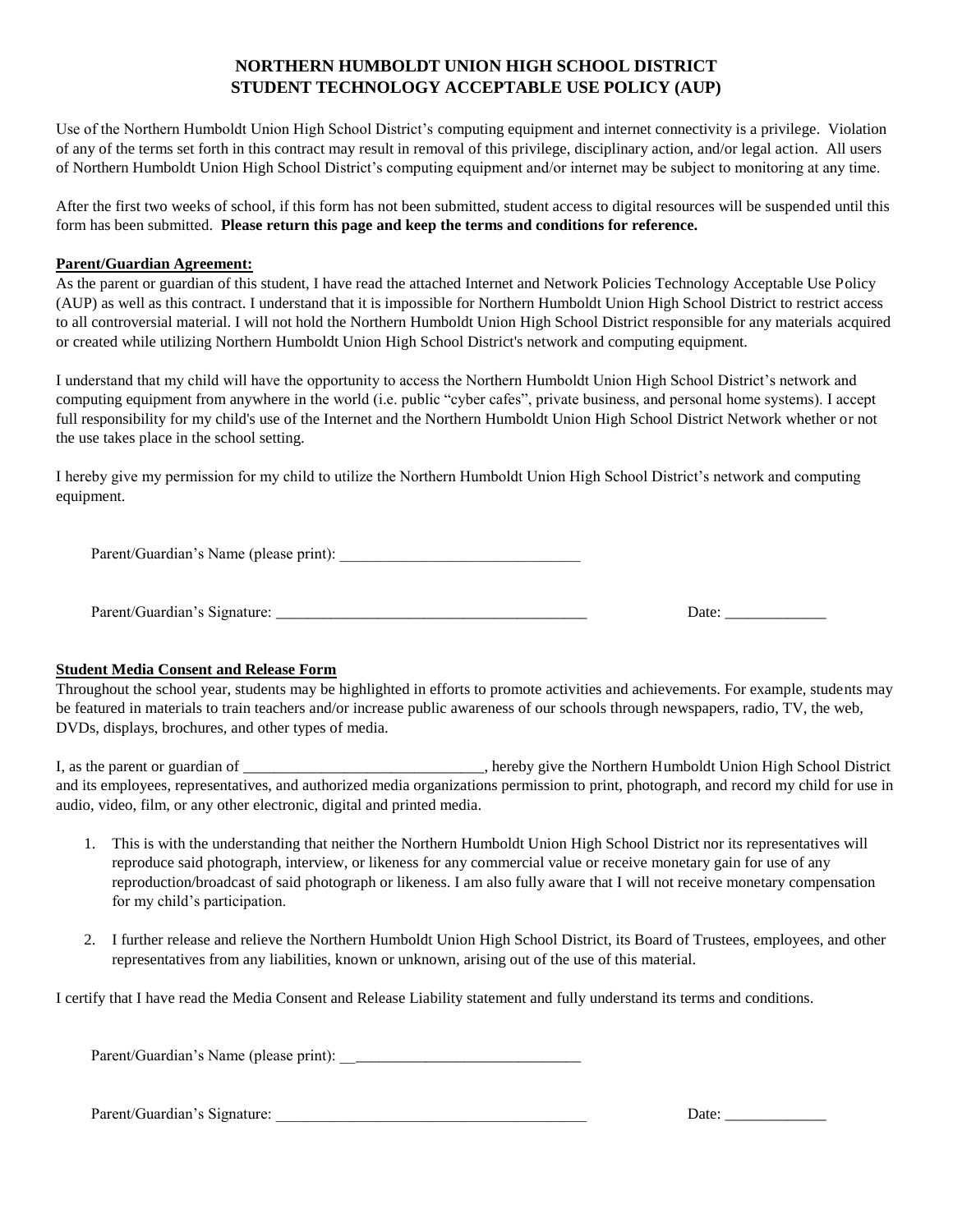## **1:1 Initiative**

We believe access to a digital tool, like the cloud-based Chromebook, can enhance learning, improve engagement, and advance students' important technical and organizational skills; thus, falling squarely under Goal 1 of our Local Control Accountability Plan. The timing of this initiative runs parallel to both the current demand for distance learning, and to our teachers developing lessons that will demand more student writing, indepth reading, and relevant research. The Chromebook provides students with a powerful tool to accomplish what's expected of them as they advance their learning both on campus and in distance learning environments.

#### **My student will:**

| STUDENT WILL BE USING THEIR OWN DEVICE (Check One) : □ Yes | $\Box$ No |  |
|------------------------------------------------------------|-----------|--|
|                                                            |           |  |

Parent's Signature Date Date Date

*By signing, I acknowledge that my student and I have reviewed and agreed to the BOYD terms and conditions in the attached packet.*

**IF STUDENTS WILL BE CHECKING OUT A CHROMEBOOK:**

Please complete the boxes below to identify the student and their assigned device. Signing indicates you and your student has read and understand the Chromebook policies.

| <b>Student Name:</b>    | School:             |
|-------------------------|---------------------|
| Student ID:*            | <b>Grade Level:</b> |
| <b>Parent Name:</b>     |                     |
| <b>Parent Signature</b> | Date:               |

*By signing, I acknowledge that my student and I have reviewed and agreed to the UHSD Chromebook Student/Parent User Agreement in the attached packet.*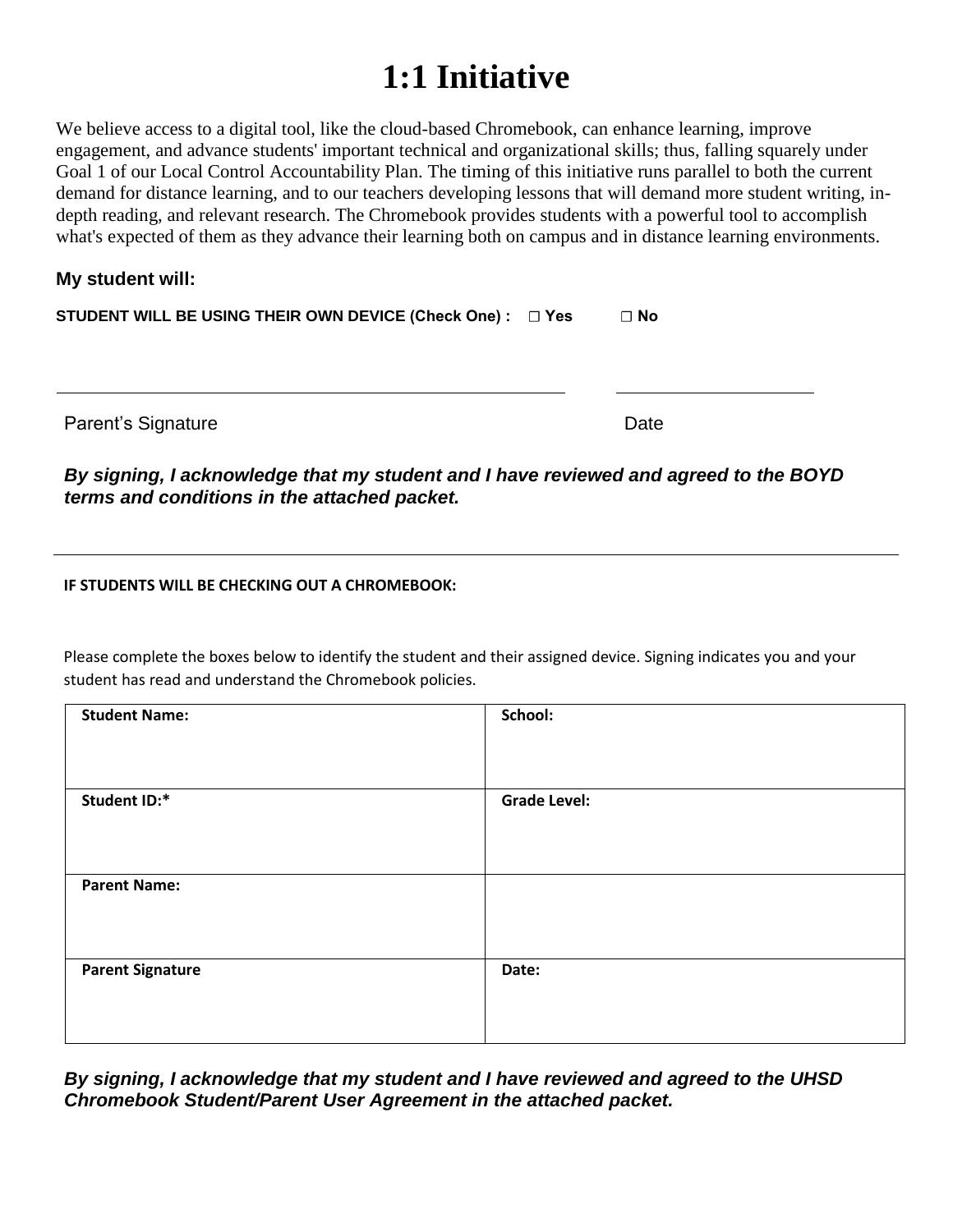| Please review these with your student. By signing, you acknowledge that you and your<br>student has reviewed these expectations.                                                                                                                                                                                                        | <b>Parent Signature</b> |
|-----------------------------------------------------------------------------------------------------------------------------------------------------------------------------------------------------------------------------------------------------------------------------------------------------------------------------------------|-------------------------|
| Be aware of what you post online. Websites and social media venues are very public.<br>What you contribute leaves a digital footprint for all to see. Do not post anything you<br>wouldn't want friends, enemies, parents, teachers, future colleges, or employers to see.<br>(THINK, it is True, Helpful, Inspiring, Necessary, Kind?) |                         |
| Follow the division's Code of Conduct when writing online. It is acceptable to disagree<br>with                                                                                                                                                                                                                                         |                         |
| other's opinions; however, do it in a respectful way. Make sure that criticism is<br>constructive and not hurtful. What is inappropriate in the classroom is inappropriate<br>online.                                                                                                                                                   |                         |
| Be safe online. Never give out personal information, including, but not limited to, last<br>names, phone numbers, addresses, exact birth dates, and pictures. Do not share your<br>password with anyone besides your teachers and parents.                                                                                              |                         |
| Linking to other websites to support your thoughts and ideas is recommended. However,<br>be sure to read and review the entire website prior to linking to ensure that all<br>information is appropriate for a school setting.                                                                                                          |                         |
| Do your own work! Do not use other people's intellectual property without their<br>permission. Be aware that it is a violation of copyright law to copy and paste other's<br>thoughts (plagiarism). It is good practice to hyperlink to your sources.                                                                                   |                         |
| Be aware that pictures may also be protected under copyright laws. Verify that you have<br>permission to use the image.                                                                                                                                                                                                                 |                         |
| How you represent yourself online is an extension of yourself. Do not misrepresent<br>yourself by using someone else's identity.                                                                                                                                                                                                        |                         |
| Online work should be well written. Follow writing conventions including proper<br>grammar, capitalization, and punctuation. If you edit someone else's work, be sure<br>it is in the spirit of improving the writing.                                                                                                                  |                         |
| If you run across inappropriate material that makes you feel uncomfortable or is not<br>respectful, tell your teacher right away.                                                                                                                                                                                                       |                         |
| Students are not allowed to change any Chrome settings without teacher permission.<br>Only tool/apps setting changes are allowed.                                                                                                                                                                                                       |                         |
| Students will have access to YouTube. They are expected to use it for school<br>provided/related links only.                                                                                                                                                                                                                            |                         |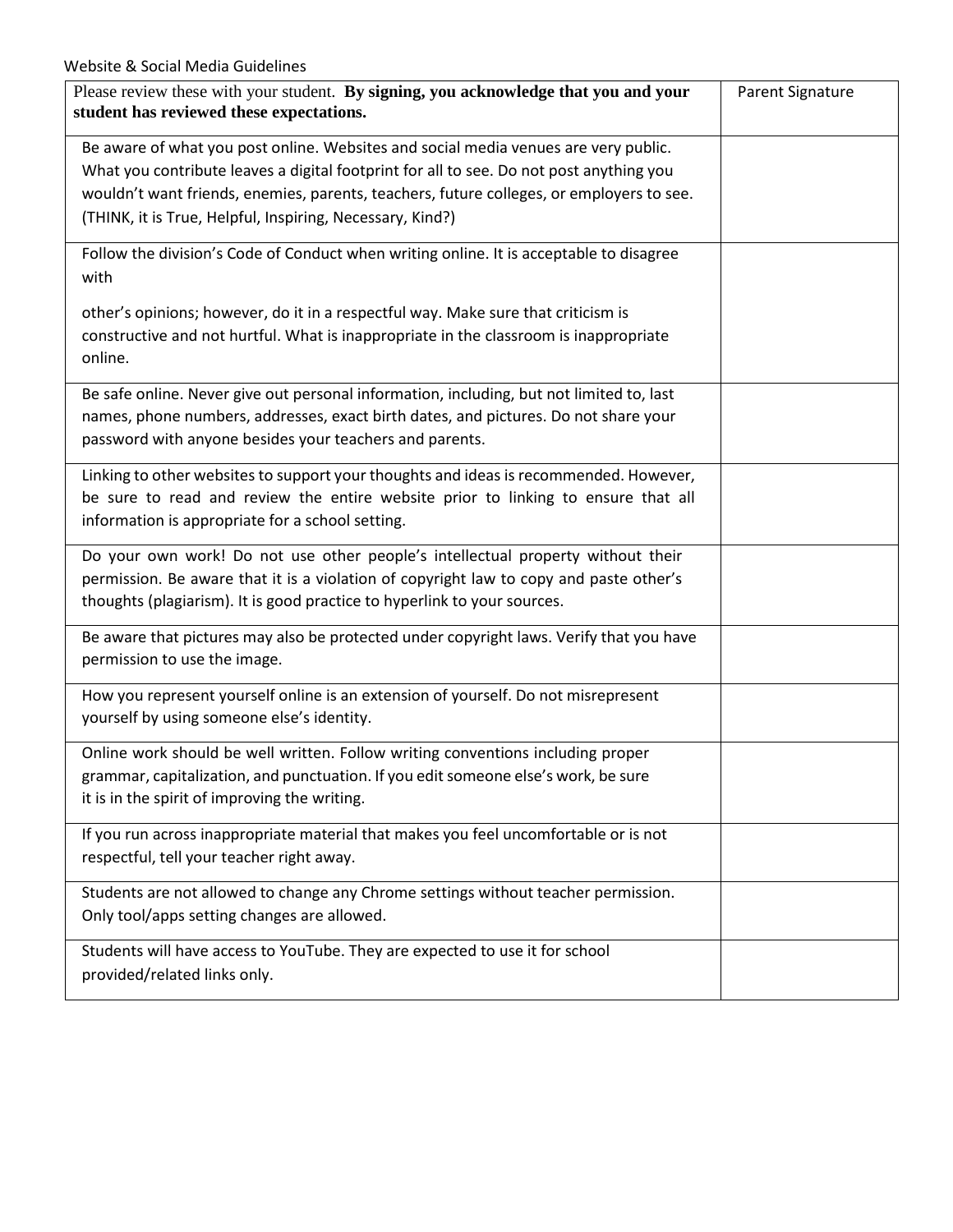#### **NORTHERN HUMBOLDT UNION HIGH SCHOOL DISTRICT STUDENT TECHNOLOGY ACCEPTABLE USE POLICY (AUP)**

Use of the network resources and electronic devices must be in support of education and research while remaining consistent with the educational and ethical objectives of the Northern Humboldt Union High School District in addition to those stipulated by this policy. Because technology is used as part of school activities, the district's code of conduct applies to any technology related activity as well. Therefore, this AUP is an extension of the district's behavior code. As responsible young adults, you are expected to abide by the generally accepted rules of network etiquette. These rules include, but are not limited to, the following:

#### **Expected Behavior**

- A. You will promptly notify teachers or another school employee if they receive any messages or encounter web pages that are inappropriate or make them feel uncomfortable.
- B. All access from the school grounds including school owned and personal devices must utilize the school's network. All the rules and regulations apply when using the school network and/or district owned devices from off campus.
- C. You will use your school provided email account only for school use. Your account will be removed at the end of your time with the Northern Humboldt Union High School District and should therefore not be used for subscriptions or related online activities outside of class. You will be given the opportunity to obtain your digital data prior to exiting but will not have continued access to your school email.
- D. You will not share your account information with other students. By sharing your login information (username and password), you are taking responsibility for someone else's actions. Anything they do can be traced back to you and you may suffer the consequences of their actions. If you suspect that another person has your account information, report it immediately to your teacher or the administration.
- E. Use of all electronic resources (graphics, sounds, movies, etc.) accessible via the internet should be assumed to be copyrighted, private property unless explicitly stated otherwise by the source. Use of these resources must be accompanied by either written permission form from the source author or accompanied by formal bibliographical reference to the source and author.

#### **Unacceptable Behavior**

- A. Cyberbullying is strictly prohibited. Cyberbullying is defined as imposing intentional harm inflicted through electronic media and includes, but is not limited to: sending or posting to the internet; posting on social networking sites; and/or utilizing other digital technologies to send or post harassing messages, direct threats, socially cruel, intimidating, terrorizing, or otherwise harmful text or images. You shall not use any technological resources to participate in cyberbullying at any time. Use of any technology or digital resource for this purpose will not be tolerated.
- B. Breaking into another person's account and/or assuming that person's identity for any reason is prohibited.
- C. You will not share your own or anybody else's Personally Identifiable Information (PII). A complete list of PII may be found in Appendix A.
- D. Use for commercial activities, gambling, product advertisement, profit-making activities, or political lobbying is not acceptable and is prohibited. Any transmission or reception of pornographic material is also unacceptable and is expressly prohibited.
- E. You will not use obscene, profane, lewd, vulgar, rude, inflammatory, threatening, abusive or disrespectful language. You will not use technology that could interfere with the educational process or cause a danger of disruption in the educational environment.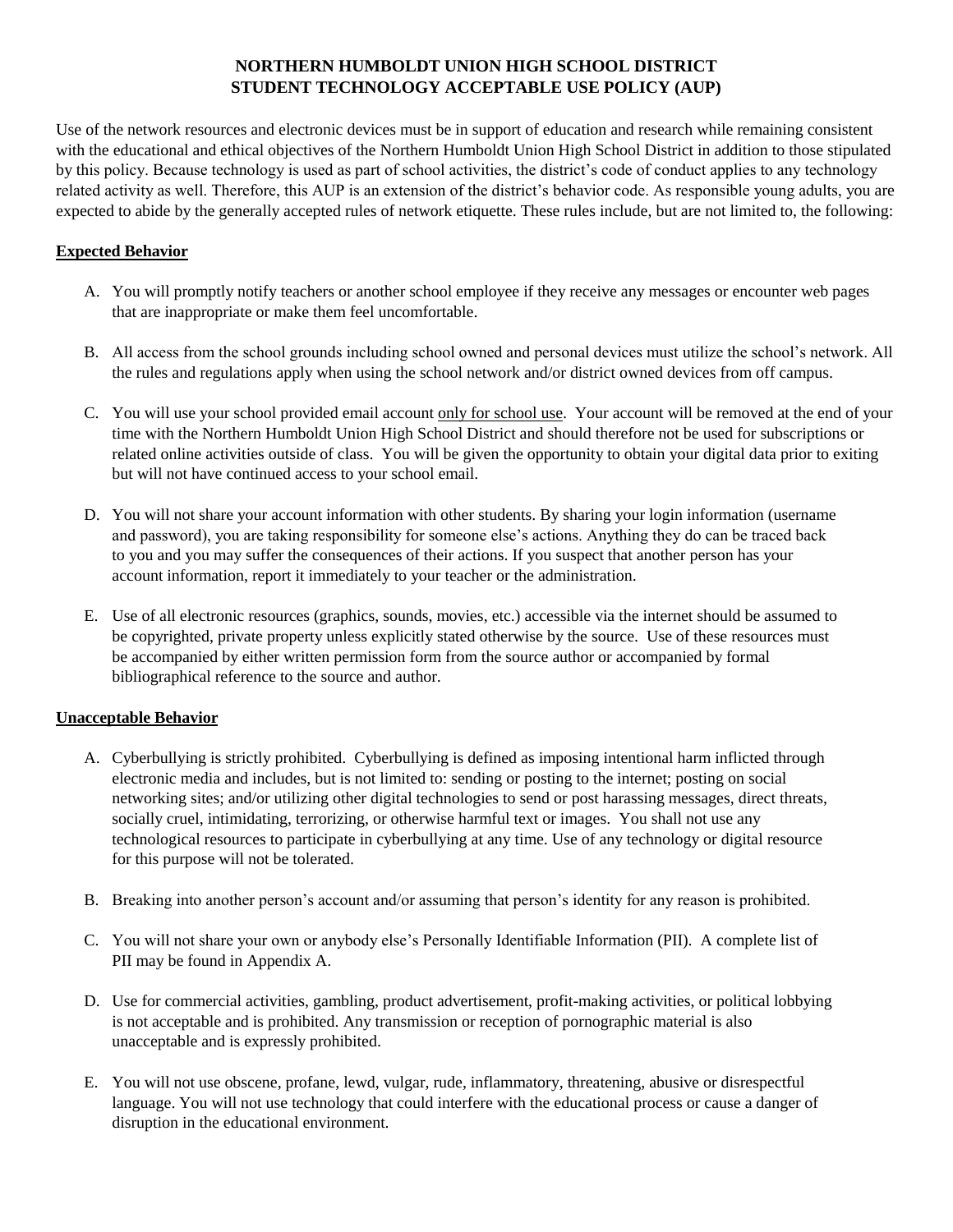F. You will not plagiarize including utilizing images, sound, and video, etc. without citation that you find using electronic resources. Plagiarism is taking the ideas or writings of others and presenting them as your own.

#### **Unacceptable Use**

- A. Downloading and/or installing any application, plug-in, update, or patch without prior consent from Northern Humboldt Union High School District personnel is not acceptable.
- B. Vandalism will result in cancellation of all network and computing privileges. Vandalism is defined as any malicious attempt to harm or destroy data of another user, internet, or any of the above listed agencies or other networks that are connected to the internet. This includes but is not limited to the uploading, or creation of, computer viruses.
- C. Use of classroom technologies to engage in activities outside of classroom lessons is prohibited. This includes but is not limited to social media, games, music, video entertainment and written materials.

#### **Disclaimers**

Some parts of the internet may contain harmful matter (as defined by the Penal Code 313) that is not suited for students. The district will comply with the laws set forth by CIPA (Child Internet Protection Act) which includes, but is not limited to, content filtering. If you have a question or concern regarding any materials you find, immediately contact an adult such as your teacher, librarian, an aide, or your parent/guardian.

- A. Privileges The use of Northern Humboldt Union High School District's network, computing equipment, and Internet connection is a privilege. Unacceptable use will result in a cancellation of the privilege. The system administrator may close an account or discreetly monitor a user at any time if necessary. The administration, faculty and staff of the Northern Humboldt Union High School District may request the system administrator to deny, revoke, or suspend specific user privileges.
- B. Warranties The Northern Humboldt Union High School District makes no warranties of any kind, whether expressed or implied, for the service it is providing. The Northern Humboldt Union High School District will not be responsible for any damages you suffer, including loss of data resulting from delays, non-deliveries, mis-deliveries, or service interruptions caused by the negligence of the Northern Humboldt Union High School District or your own errors or omissions. Use of any information obtained via Northern Humboldt Union High School District's network, computing equipment, and Internet connection is at your own risk.
- C. Security Security on any computer system is a high priority, especially when the system involves many users. Upon logging into the district's network, your devices may be checked for anti-virus software and/or software updates. If you identify any security problems with Northern Humboldt Union High School District's network, computing equipment, or internet connection, notify one of the system administrators: Tim Oliveira at (707) 839-6470 (toliveira@nohum.k12.ca.us), Kieth.Mack at (707) 839-6466, or Chris Gonzalez at (707) 825-2414.
- D. Privacy Digital communications and actions may be monitored while using district equipment and/or when using the district network. School administrators, technical staff, counseling staff and teaching staff have access to student digital behavior, communications and digital documents; students have no expectation of privacy while using District systems and technologies.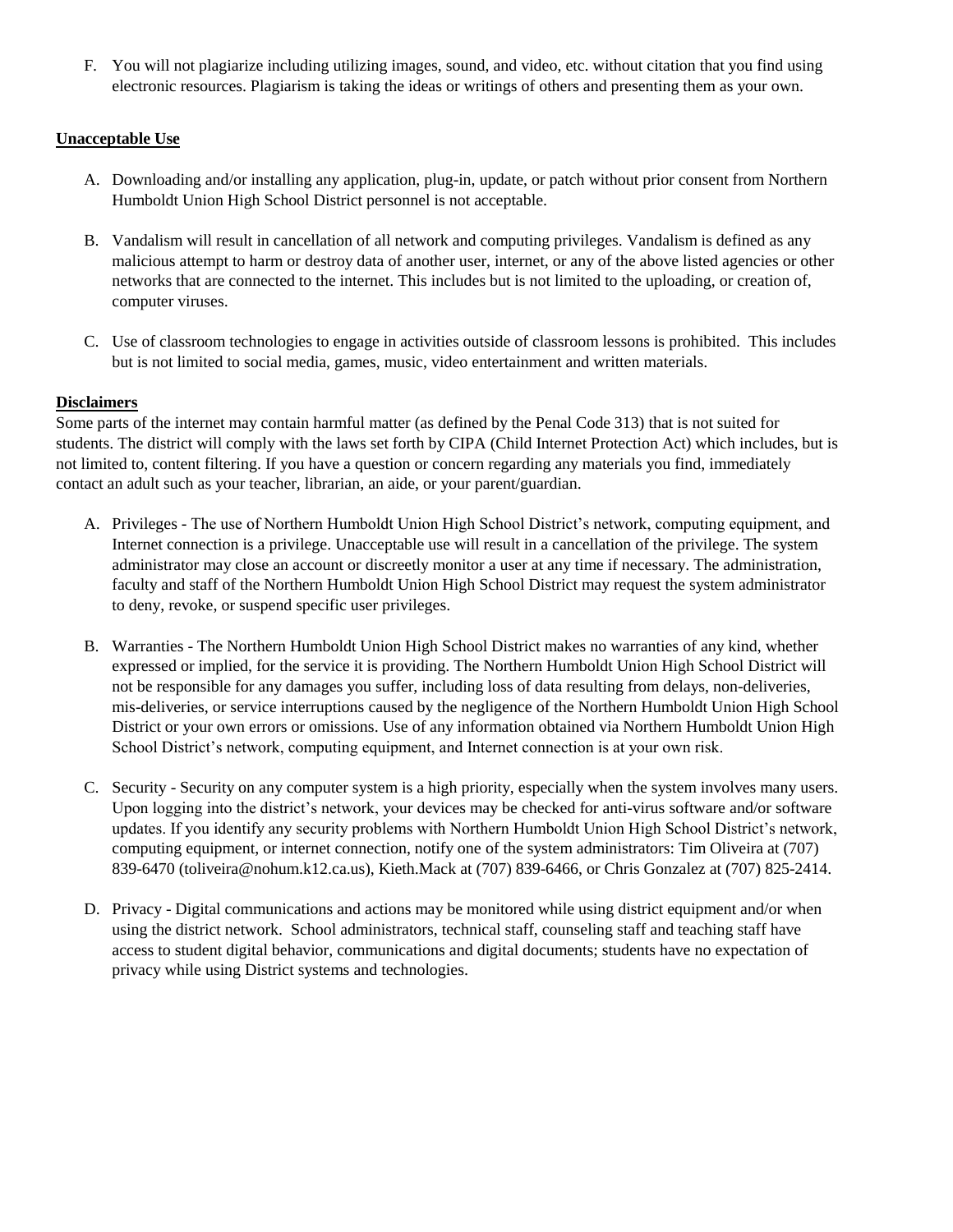#### **Appendix A: Personally Identifiable Information (PII)**

First and Last Name Telephone Number Discipline Records Special Education Data Grades Criminal Records Health Records Disabilities Socioeconomic Information Political Affiliations Text Messages Student Identifiers Photos Videos

Home Address Email Address Test Results Juvenile Dependency Records Evaluations Medical Records Social Security Number Biometric Information Food Purchases Religious Information Documents (Artifacts) Search Activity Voice Recordings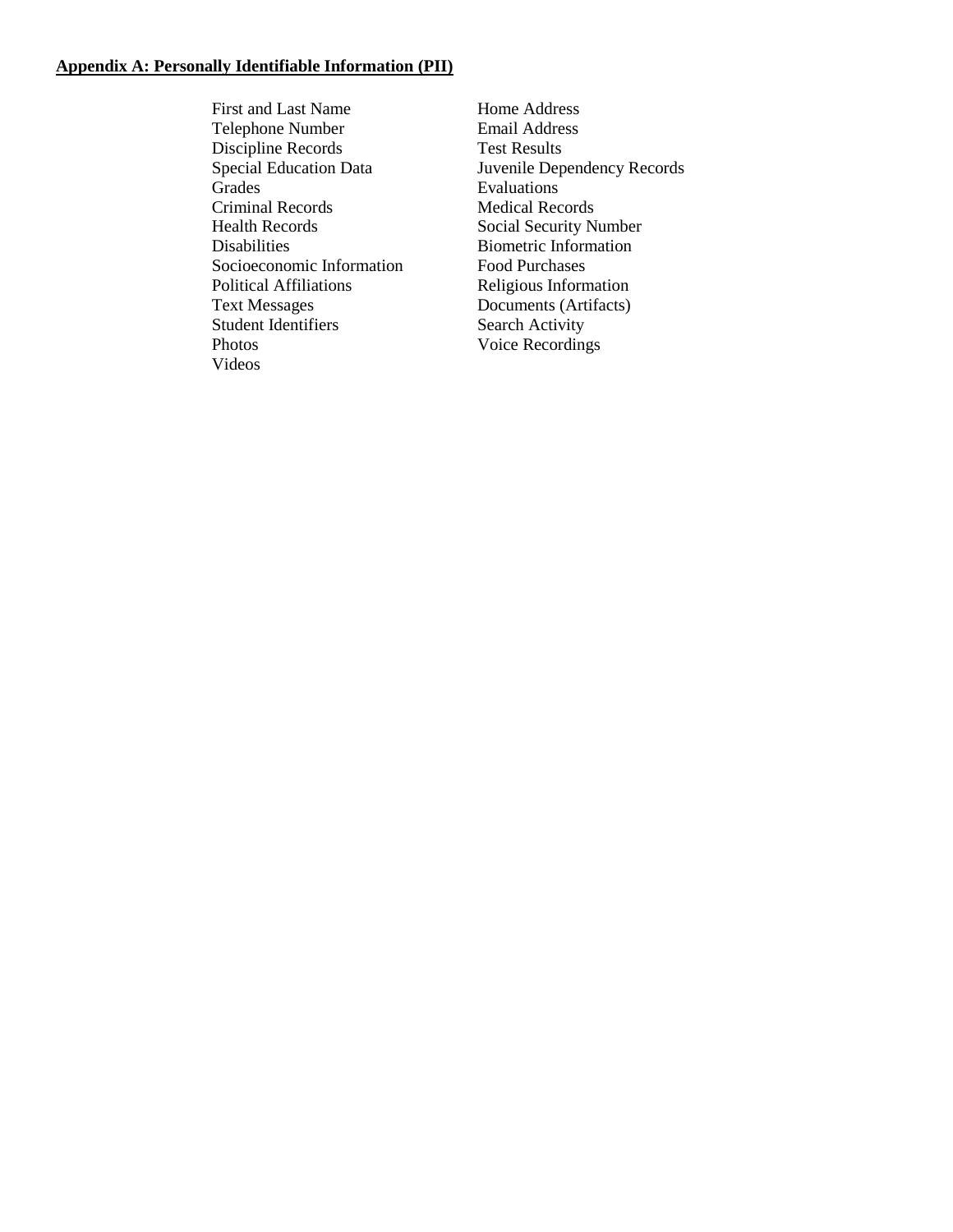# **NHUHSD**

**Google Chromebook 1:1 Pilot**

**Parent/Student Handbook**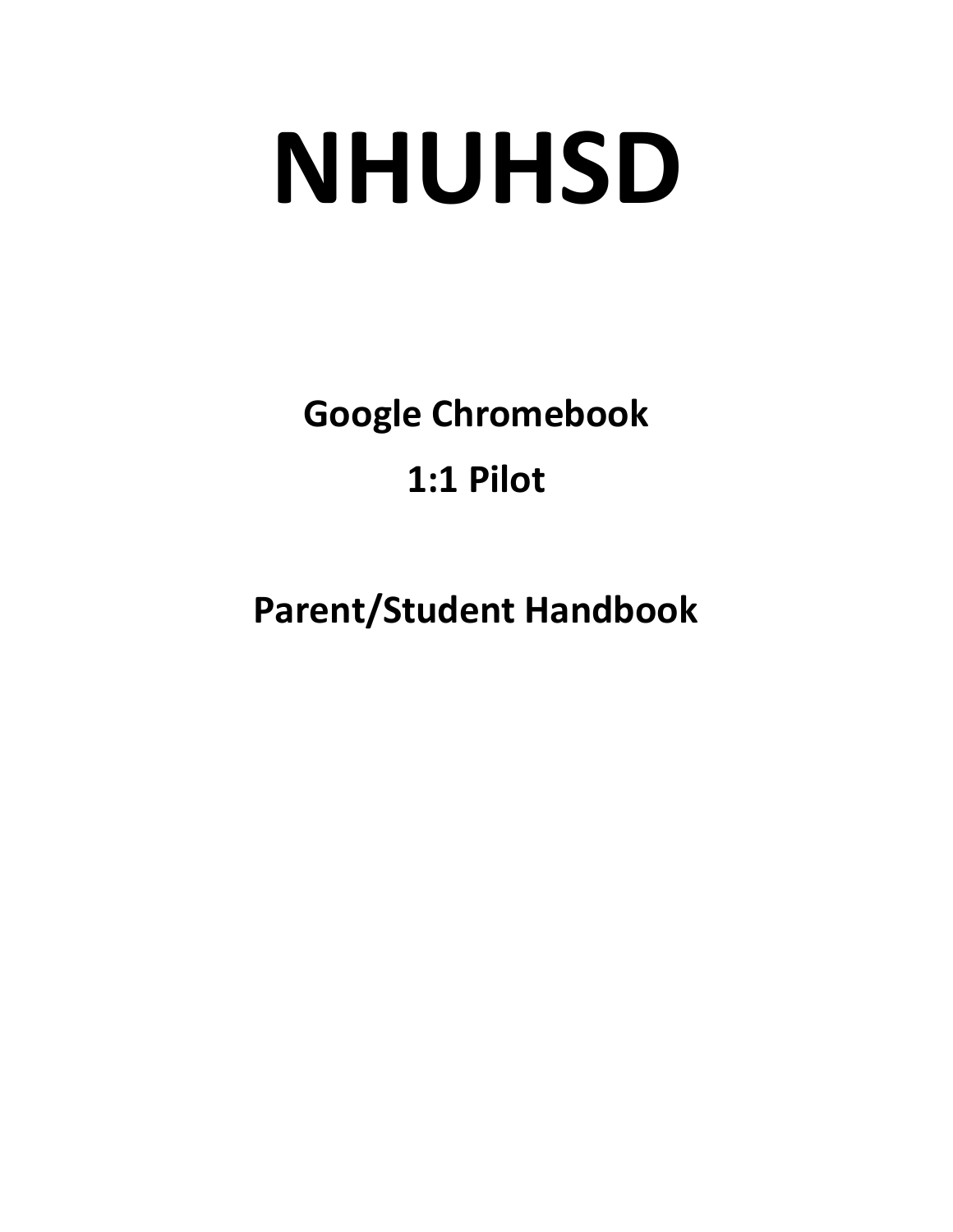## **Table of Contents**

#### **1. General Information**

- A. Receiving Your Chromebook
- B. Chromebook Check in
- C. Check in Fines

### **2. Caring from your Chromebook**

- A. General Precautions
- B. Screen Care

#### **3. Using your Chromebook**

- A. Chromebooks Left at Home
- B. Chromebook Undergoing Repair
- C. Charging Your Chromebook's Battery
- D. Photos Screensavers, and Background Photos
- E. Sound, Music, Games, or Programs
- F. Printing
- G. Home Internet Access

#### **4. Managing Data**

- A. Saving To The Chromebook
- B. Network Connectivity

#### **5. Software**

- A. Originally Installed Software
- B. Additional Software
- C. Inspection
- D. Procedure for Reloading Software
- E. Software Upgrades

#### **6. Responsibilities and Expectations**

- A. Parent/Guardian Responsibilities
- B. School Responsibilities are to:
- C. Students Are Responsible for:
- D. Student Activities Strictly Prohibited
- E. Chromebook Care
- F. Legal Propriety
- G. Student Discipline

#### **7. Protecting and Storing**

- A. Chromebook Identification
- B. Storing Your Chromebook
- C. Chromebooks Left in Unsupervised Areas

**8. Disciplinary Actions**

## **9. Digital Citizenship**

## **10. Chromebook Repair Process**

#### **11. User Agreement**

- A. Part One: Student Information
- B. Part Two: Website & Social Media Guideline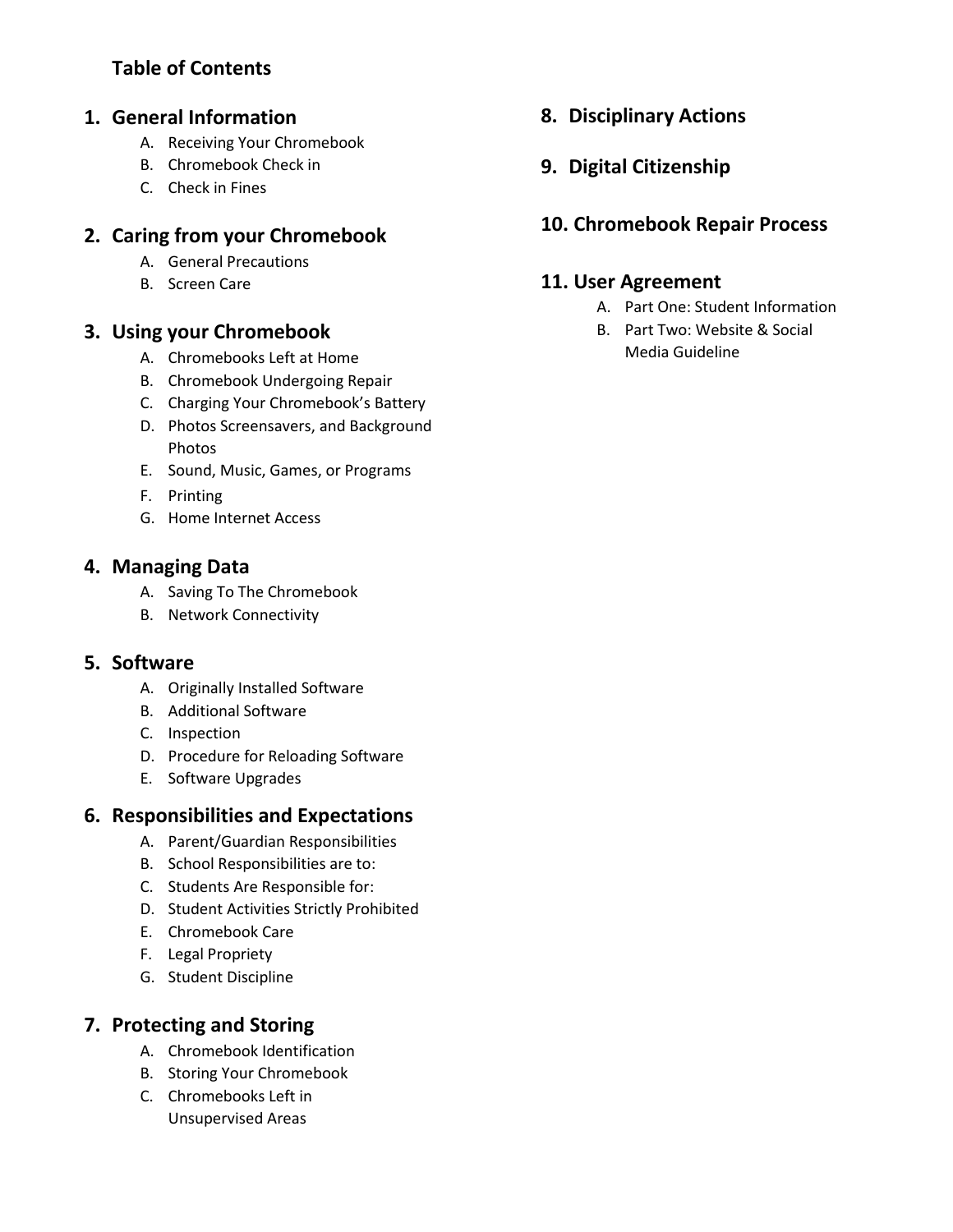## 1. GENERAL INFORMATION

#### **A. Receiving Your Chromebook**

- i. Parents and students must sign and return the Chromebook Computer Agreement and Acceptable Use Policy on or before November 11th.
- ii. A Chromebook will be issued to your student, but if the above documents are not signed in time the device will cease to function on November 12th.

#### **B. Chromebook Check-in**

- i. Students who graduate early, withdraw, or terminate enrollment from the Northern Humboldt Union High School District for any reason must return the Chromebook, charger and any peripheral device or accessory, on or before the date of termination.
- ii. If a student fails to return the Chromebook, charger and any peripheral device or accessory upon termination of enrollment in the Northern Humboldt Union High School District, that student may be subject to criminal prosecution or civil liability. The student will also pay the replacement cost of the Chromebook, charger and any peripheral device or accessory. Failure to return the Chromebook, charger and any peripheral device or accessory could result in theft charges being filed against the student and/or parent/guardian.

#### **C. Check-in Fines**

- i. If at any point during the school year there is damage, loss, or theft of a Chromebook, the student must contact the library and submit a replacement ticket. In the case of a theft, a police report must be filed with the replacement ticket.
- ii. Any technical issue with the device must be brought to the attention of the technology support staff and/or Library staff for repair/replacement immediately. This may be done via Technology Ticket or drop-in/contact with Library staff. This includes, but is not limited to; Chrome Operating System, battery issues, loss of network connectivity, failure of apps to launch, etc.
- iii. Any hardware/software repairs that are not due to misuse or damage will be covered without cost; however, any accidental or intentional damage to the device will incur the cost of repair. A member of the Northern Humboldt Union High School District Technology Staff must perform all repairs.
- iv. After two incidents of accidental damage, the student may lose some privileges of the Chromebook 1:1 program and may not be permitted to take the device home. This may also result in disciplinary action.
- v. All reports will be investigated and addressed on a case-by-case basis.

## 2. TAKING CARE OF YOUR CHROMEBOOK

#### **A. General Precautions**

- The Chromebook is school property and all users will follow this policy and the Northern Humboldt Union High School District Acceptable Use Policy for technology.
	- i. No food or drink is allowed next to your Chromebook while it is in use.
	- ii. Only use a clean, soft cloth to clean the screen, no cleansers of any type.
	- iii. Cords and cables must be inserted carefully into the Chromebook to prevent damage.
	- iv. District provided Chromebook and Chromebook accessories must remain free of any writing, drawing, stickers, or labels that are not the property of the Northern Humboldt Union High School District.
	- v. Chromebooks must never be left in an unlocked locker, unlocked car or in any unsupervised area.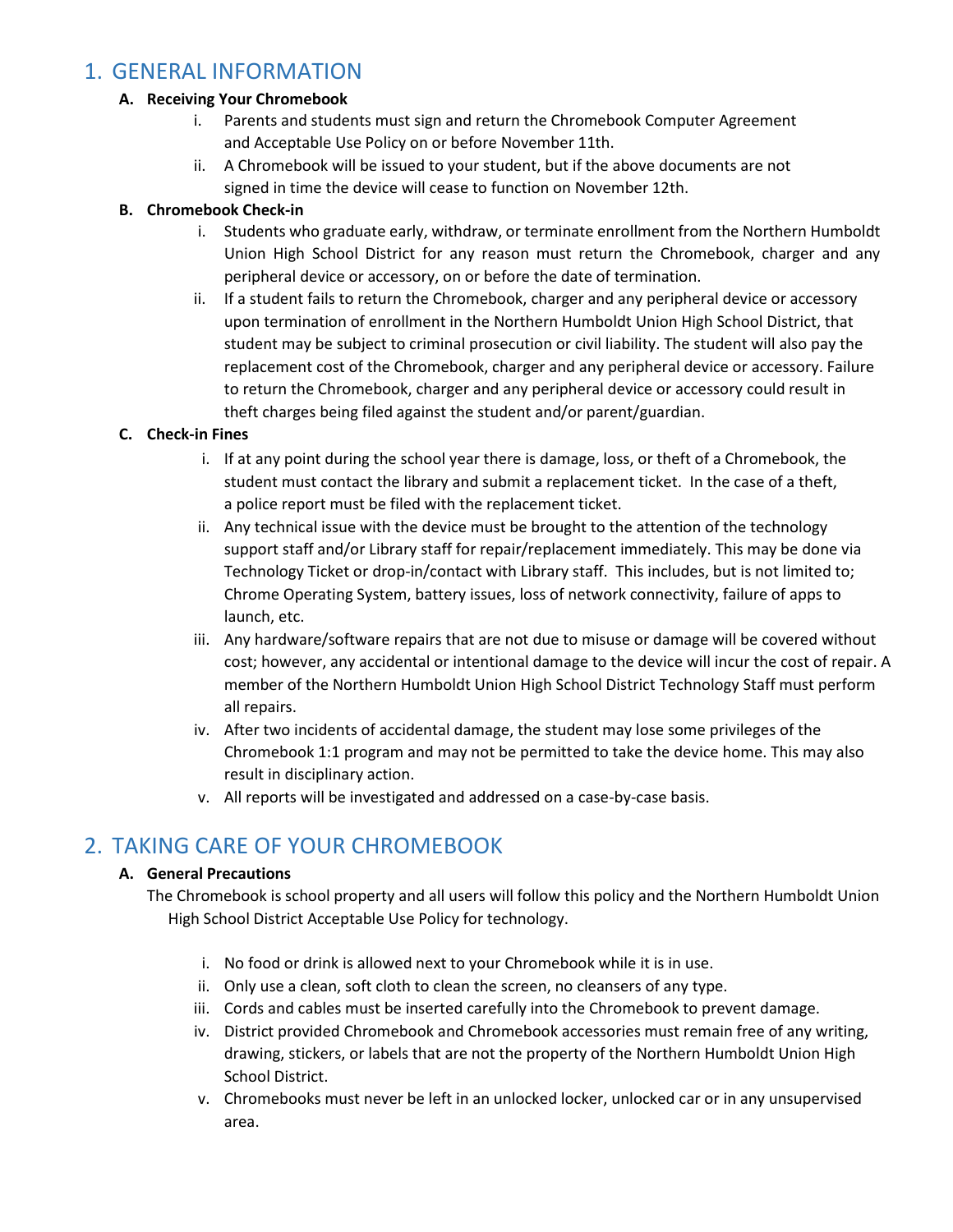- vi. Students are responsible for keeping their Chromebook's battery charged for school each day.
- vii. Chromebooks are very sensitive to extreme heat and extreme cold therefore leaving the devices in cars, direct sunlight, etc. could expose the device to these conditions and is potentially harmful to the device and should be avoided.
- viii. Do not stack any books, heavy materials, etc. on top of the Chromebook as it could damage the device.
- ix. Take care to protect your password. Do not share your password.
- x. Lock your screen when you leave your Chromebook unattended for ANY amount of time.

#### **B. Screen Care**

The Chromebook screens can be damaged if subject to rough treatment. The screens are extremely sensitive to damage from excessive pressure on the screen.

- i. Chromebooks should never be carried while the screen is open
- ii. Do not lean on top of the Chromebook when it is closed.
- iii. Do not place anything near the Chromebook that could put pressure on the screen front or back.
- iv. Do not place anything on the keyboard before closing the lid (e.g. pens, pencils, or disks).
- v. Clean the screen with a soft, dry cloth or antistatic cloth.
- vi. Do not "bump" the Chromebook against lockers, walls, car doors, floors, etc. as it will eventually cause damage to the Chromebook.

## 3. USING YOUR CHROMEBOOK AT SCHOOL

Chromebooks are intended for use during school each day. In addition to teacher expectations for Chromebook use, school messages, announcements, calendars, and schedules may be accessed using the Chromebook. Students are responsible for bringing their Chromebook to all classes, unless instructed otherwise.

#### **A. Chromebooks Left at Home**

If a student leaves their Chromebook at home, they will have the opportunity to use a replacement Chromebook from the library, if one is available. Students may stop by the library before school to check out a Chromebook to use for the day and return the Chromebook to the library at the end of the same day. Replacement Chromebooks are not available for overnight checkout.

- i. If students leave their Chromebook at home, they are responsible for getting the course work completed as if they had their Chromebook present.
- ii. If a student repeatedly leaves their Chromebook at home, they may be required to "Check Out" their Chromebook; their Chromebook will not leave campus. The Chromebook will be checked out in the morning from the library and returned at the end of the school day to the library.
- iii. After the first "check out" period, the Chromebook will be returned for student use at home. If this incident occurs again, the student may be referred to the Assistant Principal.
- iv. If a student leaves their Chromebook at home for three consecutive days, they will be required to bring in the device and have a mandatory inspection of said device.

#### **B. Chromebook Undergoing Repair**

i. A replacement Chromebook may be used by students when they leave their Chromebook for repair. Please note that there may be a delay in getting a Chromebook should the school not have enough to distribute.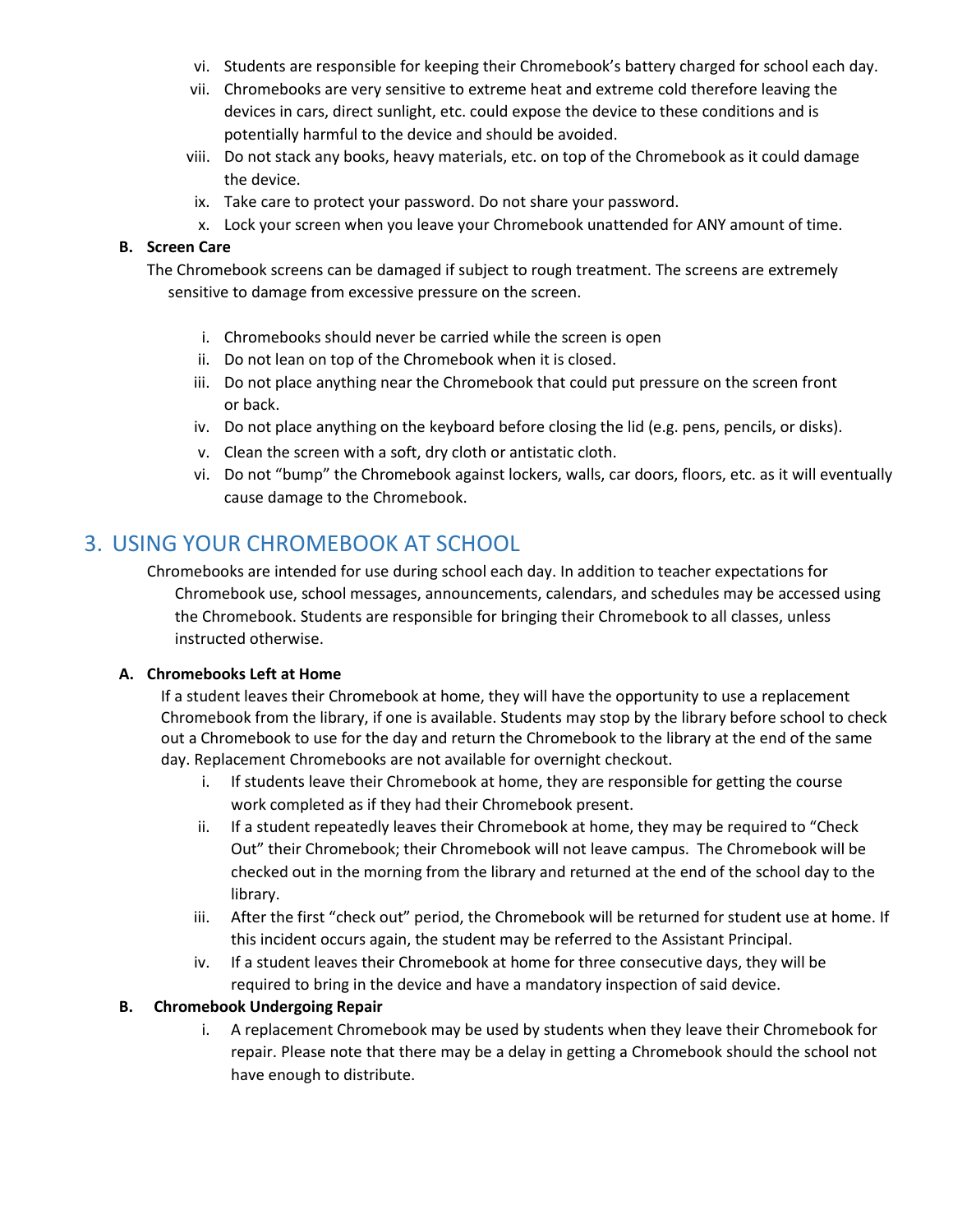- ii. Replacement Chromebooks must remain at the school.
- iii. Replacement Chromebooks will only be issued for use in school until all costs of replacement have been paid.

#### **C. Charging your Chromebook's Battery**

- i. Chromebooks must be brought to school each day in a fully charged condition.
- ii. Repeat violations (Minimum of three days, not consecutively) of this policy will result in a phone call home and a referral to school administration. Additional offenses will result in detention(s).
- iii. In cases where use of the Chromebook has caused batteries to become discharged, students will be allowed to connect their Chromebooks to a power outlet in class.

#### **D. Photo Library, Screensavers, Background Photos**

- i. Inappropriate media should not be on the device and may not be used as a screensaver or background photo.
- ii. Presence of guns, weapons, pornographic materials, inappropriate language, alcohol, drug, and gang related symbols or pictures will result in disciplinary actions and may also result in a loss of Chromebook privileges.
- iii. Photos/Videos require a large amount of storage space on the devices. Only photos that are for an educational purpose should be saved to the device. All other photos/videos should not be taken or stored.

#### **E. Sound, Music, Games, or Programs**

- i. Sound must be muted at all times unless permission is obtained from the teacher for instructional purposes.
- ii. Data Storage on the Chromebook is limited and should be managed by the students so that the full educational potential of the Chromebook is available. Any instance of downloading apps that have not been approved by the district are carefully monitored.
- iii. Students may be directed by school personnel to remove apps, music, videos, etc. if the storage of instructional materials is compromised.
- iv. Only Music/Sound files that are obtained legally for educational purposes are allowed.
- v. Headphones may be used at the discretion of the teacher. Headphones are not provided by NHUHSD.

#### **F. Printing**

i. Printing will be available in a limited capacity inside Northern Humboldt Union High School District schools with the Chromebooks. Keep in mind that the nature of the device minimizes the need to print. Students may print school assignments using the Library printers. Permission for use of these printers must be obtained prior to printing. Printing without consent may result in decreased printing privileges.

#### **G. Home Internet Access**

- i. Students are allowed to set up access to their home wireless networks on their Chromebooks. This will assist students with the ability to complete, retrieve, access, etc. educational content used in classes with the Chromebook successfully.
- ii. Students may also set up home printing capabilities for their Chromebook. This will require a compatible printer and proper settings on the Chromebook using Google Print. (Home printers will not be supported by the division technology department).
- iii. If parents/ guardians are interested in providing additional content filtering at home, it is suggested that the parents/guardians contact their Internet provider for details and support.

## 4. MANAGING YOUR FILES & SAVING YOUR WORK

**A. Saving to your Chromebook**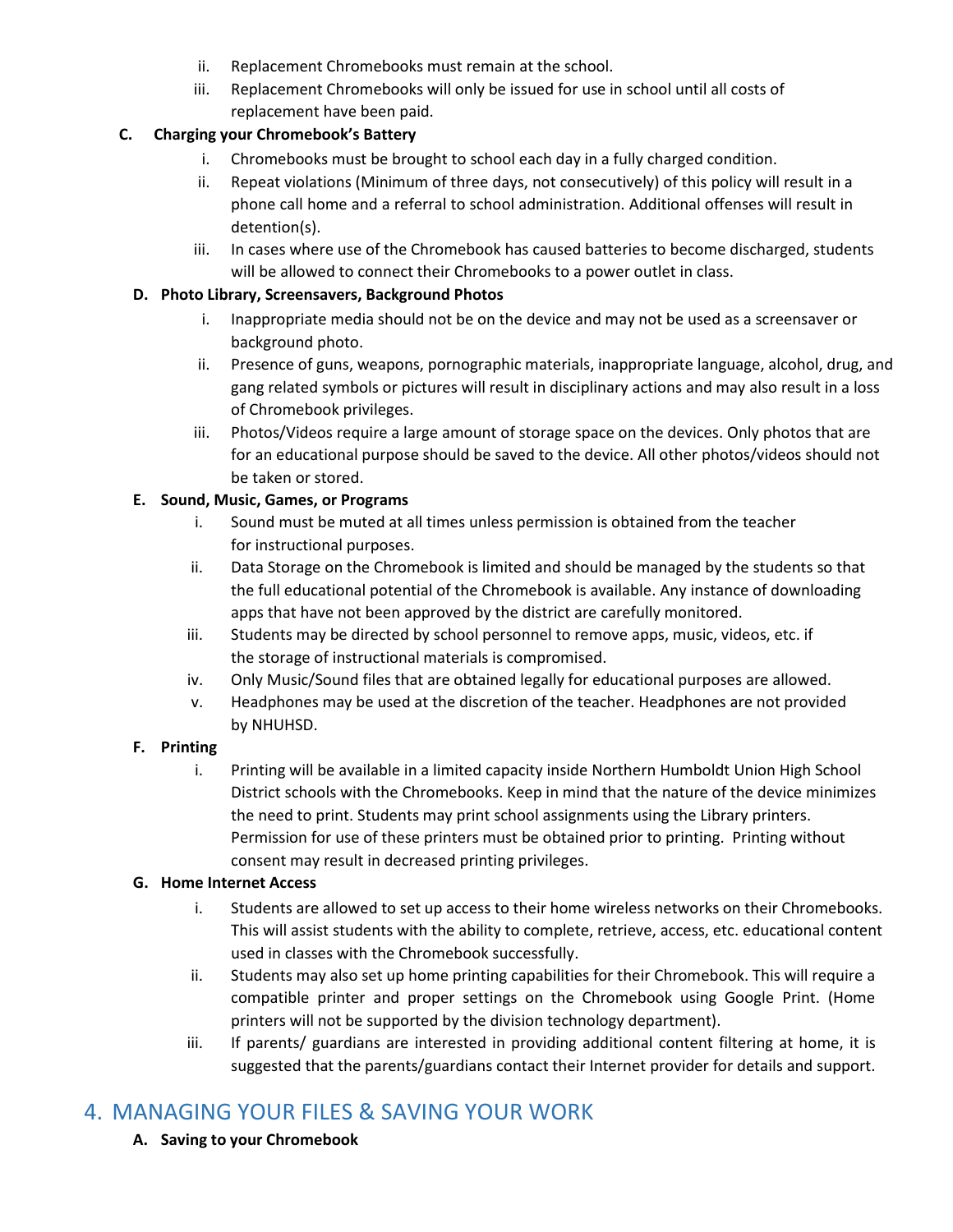- i. Students will save work to their Google accounts via the Chromebook. Storage space will be available on the Chromebook, but since the device has storage limitations, it is vital that the storage space be privileged for educational use only. It is also important to note that in case of resetting the division will not back up the Chromebooks.
- ii. It is the student's responsibility to ensure that their work is backed up and therefore not lost due to mechanical failure or accidental deletion.
	- a) Backups of all data can be obtained by visiting [https://takeout.google.com.](https://takeout.google.com/) Downloadable archives will be emailed to student email accounts and can be downloaded and backed up at will.
	- b) Lost or corrupted backups obtained by the student are not the responsibility of the Northern Humboldt Union High School District.
- iii. Chromebook malfunctions are **not** an acceptable excuse for not submitting work on time.

#### **B. Network Connectivity**

i. The Northern Humboldt Union High School District makes no guarantee that their network will be up and running 100% of the time. In the case that the network is down, the Division will not be responsible for lost or missing data. Students will not be penalized if the network is down and a completed assignment cannot be accessed for class projects, presentations, etc. as this type of network outage will affect all students and staff in the school building.

## 5. SOFTWARE ON CHROMEBOOKS

#### **A. Originally Installed Software**

i. The Extensions/Apps originally installed by Northern Humboldt Union High School District must remain on the Chromebook in usable condition and be easily accessible at all times. From time to time, the school may add software applications for use in a particular course. Periodic checks of Chromebooks will be made to ensure that students have not removed required apps/extensions.

#### **B. Additional Software**

- i. Students are not allowed to load extra Extensions/Apps on their Chromebook. Students are responsible for the content on their Chromebook. Apps and other media must be appropriate per NHUHSD Acceptable Use Policy and Code of Conduct. Students will be asked to remove apps and media if deemed inappropriate. These Apps/Extensions will be available upon logging into the device using the official school approved email address.
- ii. Any attempt to "Jailbreak" the Chromebook or change the configuration will result in an immediate disciplinary action.
- iii. Any software that breaks the Acceptable Use Policy or that is deemed inappropriate for use in school is not to be downloaded or installed on the Chromebooks. This includes, but is not limited to, music, games, videos, images, eBooks, and apps. Immediate removal of material (or full reset of the device), contact with parents/guardians, and disciplinary action will take place.

#### **C. Inspection**

- i. Students may be selected at random to provide their Chromebook for inspection.
- ii. Reasons for Chromebook inspection may include but are not limited to the following: functionality, maintenance, serviceability, and various violations of student acceptable responsibilities when using the Chromebook.

#### **D. Procedure for Re-loading Software**

i. If technical difficulties occur or illegal software are discovered, the Chromebook may be restored from backup. The division does not accept responsibility for the loss of any software or documents deleted due to a need to reformat and/or reimage any device.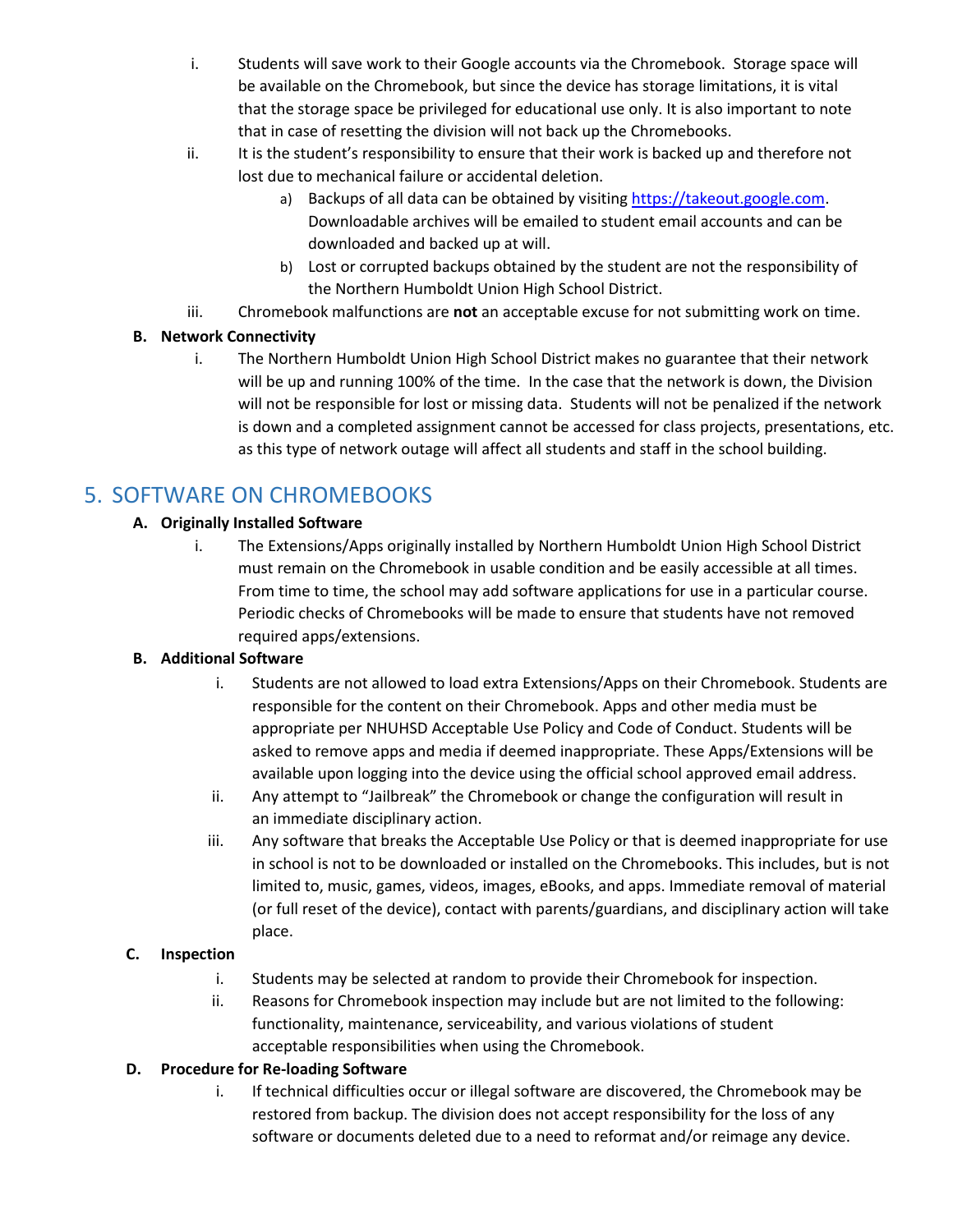- ii. Students are highly encouraged to create a backup of all Chromebook documents and work as identified in section 4 above.
- iii. Students are highly encouraged to manage their backup data to ensure that enough space is available for school created content.

#### **E. Software Upgrades**

- i. Upgraded versions of licensed software/apps may become available from time to time. Students may be required to check in their Chromebook for periodic updates.
- ii. Students are encouraged to periodically upgrade the apps on the Chromebook as prompted. Chromebooks run Chrome OS (Operating Software) Web browser. OS updates are conducted automatically on the OS.

## 6. ADDITIONAL RESPONSIBILITIES AND EXPECTATIONS

#### **A. Parent/Guardian Responsibilities**

- i. Talk to your children about values and the standards that your children should follow on the use of the Internet just as you do on the use of all media information sources such as television, telephones, movies, and radio.
- ii. Become increasingly active participants by asking your child/children to show you what sites they are navigating to and/or what apps are being used and how they work.
- iii. The following resources will assist in promoting positive conversation(s) between you and your child/children regarding digital citizenship as it relates to Internet safety, conduct, and Netiquette:
	- a) NetSmartz: [Http://www.netsmartz.org/Parents](http://www.netsmartz.org/Parents)
	- b)CommonSense Media:

<http://www.commonsensemedia.org/blog/digitalcitizenship>

iv. Ensure that siblings and other family members are not using the device for personal use.

#### **B. School Responsibilities:**

- i. Provide Internet and Online Course Material access to students
- ii. Provide Internet filtering and blocking of inappropriate materials as possible.
- iii. Chromebooks will be treated similar to the policy surrounding school lockers. The Northern Humboldt Union High School District reserves the right to review, monitor, and restrict information stored on or transmitted by the Northern Humboldt Union High School District's owned equipment and to investigate inappropriate use of resources.
- iv. Provide staff guidance to aid students in doing research and help ensure student compliance of the Acceptable Use Policy.

#### **C. Student Responsibilities:**

- i. Use computers/devices in a responsible and ethical manner.
- ii. Obey general school rules concerning behavior and communication that apply to technology use.
- iii. Use all technology resources in an appropriate manner so as to not damage school equipment. Take a proactive role to aid the Northern Humboldt Union High School District in the protection of our computer system/devices by contacting an administrator about any security problems that they may encounter.
- iv. Comply with trademark and copyright laws and all license agreements. Ignorance of the law is not immunity. If you are unsure, ask a teacher or parent.
- v. Plagiarism is a violation of the Northern Humboldt Union High School Districts Code of Conduct. Give credit to all sources used, whether quoted or summarized. This includes all forms of media on the Internet, such as graphics, movies, music and text.
- vi. Use or possession of hacking software is strictly prohibited and violators will be subject to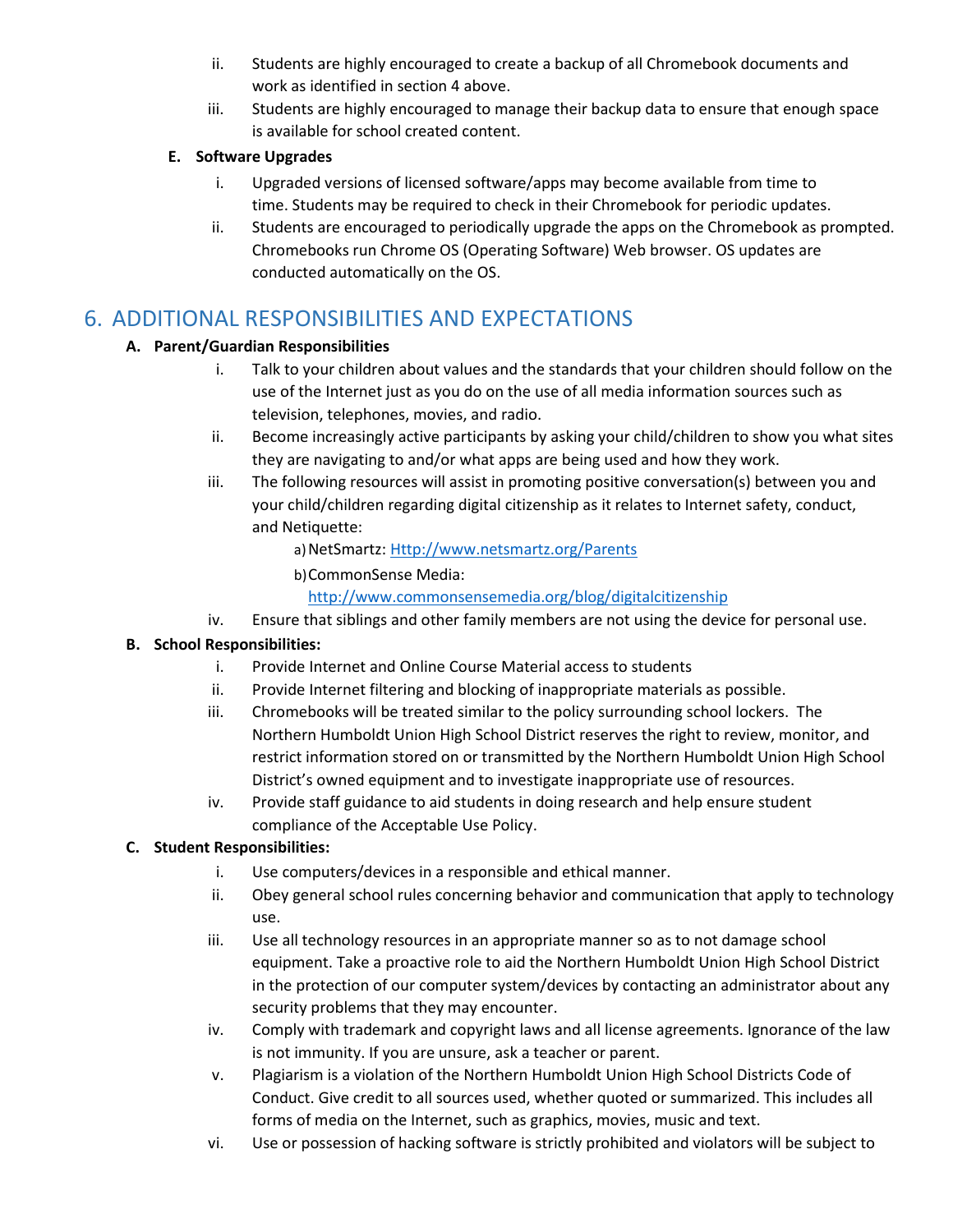the Northern Humboldt Union High School District's Acceptable Use Policy. Violation of applicable state or federal law may result in criminal prosecution or disciplinary action by the Division.

vii. If a student should receive messages containing inappropriate or abusive language or if the subject matter is questionable, he/she is to make a teacher or administrator aware immediately.

#### **D. Student Activities Strictly Prohibited:**

*Students are strictly prohibited from the following actions while using their Chromebook (The Northern Humboldt Union High School District reserves the right to modify this list at any time.):*

- i. Illegal installation or transmission of copyrighted materials.
- ii. Any action that violates an applicable existing or future Board policy and any applicable laws.
- iii. Sending, accessing, uploading, downloading, or distributing offensive, profane, threatening, pornographic, obscene, or sexually explicit materials.
- iv. Use of sites selling term papers, book reports, and/or other forms of student work.
- v. Use of outside data disk or external attachments without prior approval from the administration.
- vi. Changing of Chromebook settings (exceptions include personal setting such as font size, brightness, etc)
- vii. Spamming (sending mass or inappropriate emails)
- viii. Using the internet to access personal (non-school related) accounts i.e. non-school provided email accounts, Facebook, other social media sites, etc.
- ix. Gaining access to another student's or staff member's accounts, files and/or data.
- x. Use of the division's Internet/Email accounts for financial or commercial gain or for any illegal activity.
- xi. Sending anonymous or misleading communications for any inappropriate purpose by any means.
- xii. Students are not allowed to give out personal information without the permission and supervision of their parents or a school staff member over the Internet. This includes, but is not limited to, setting up internet accounts including those necessary for chat rooms, EBay, Amazon, email, etc.
- xiii. Participation in credit card fraud, electronic forgery or other forms of illegal behavior.
- xiv. Vandalism (any malicious attempt to harm or destroy hardware, software, or data, including but not limited to, the uploading or creation of computer viruses or computer programs that can infiltrate computer systems and/ or damage software components) of school equipment will not be allowed.
- xv. Transmission or accessing materials that are obscene, offensive, threatening, or otherwise intended to harass or demean recipients.
- xvi. Bypassing the Northern Humboldt Union High School Districts web filter.

#### **E. Chromebook Care**

*Students will be held responsible for maintaining their individual Chromebook and peripherals, and keeping them in good working order.*

- i. Chromebook batteries must be charged and ready for school each day.
- ii. Only labels or stickers approved by the Northern Humboldt Union High School District may be applied to the device.
- iii. Chromebooks that malfunction or are damaged must be reported to the library and/or the technical support staff. The school district *may* be responsible for repairing Chromebooks that malfunction.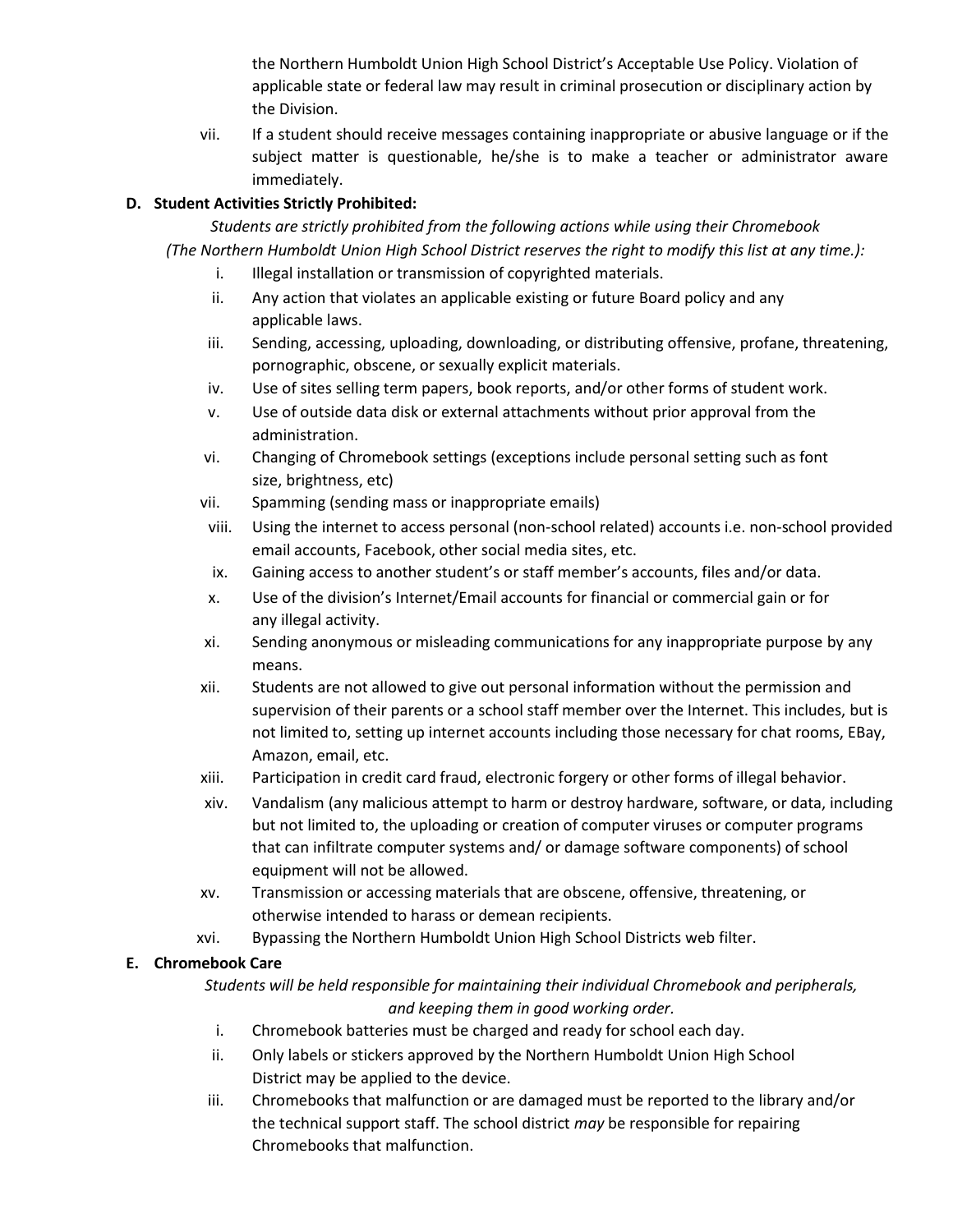Chromebooks that have been damaged from student misuse, neglect or are intentionally damaged will be repaired with cost being paid by the student. Students will be responsible for the entire cost of repairs to Chromebooks that are intentionally damaged or lost.

- iv. Chromebook damage: Students may be responsible for any and all damage as circumstances warrant.
- v. Chromebooks that are stolen must be reported immediately to the Humboldt County Sheriff's Department (the police report must be submitted) and to school administration.

#### **F. Legal Propriety**

- i. Comply with all applicable laws, including but not limited to trademark and copyright laws and license agreements.
- ii. Plagiarism is a violation of the Northern Humboldt Union High School District Code of Conduct. Give credit to all sources used, whether quoted or summarized. This includes all forms of media on the Internet, such as graphics, movies, music, and text.
- iii. Use or possession of hacking software is strictly prohibited and violators will be subject to Northern Humboldt Union High School District/Parent Handbook. Violation of applicable state or federal law will result in criminal prosecution or disciplinary action by the Division.

#### **G. Student Discipline**

i. If a student violates any part of the policies, procedures or expectations outlined in this document, the student handbook, or Division policies, he/she will be disciplined in accordance with our discipline policy (outlined in the Student Handbook and the Acceptable Use Policy).

## 7. PROTECTING & STORING YOUR CHROMEBOOK

#### **A. Chromebook Identification**

i. The Division will maintain a log of all Chromebooks including: Chromebook serial number, asset tag code, name and ID number of the student assigned to the device. Each student will be assigned the same Chromebook for the duration of his/her time at NHUHSD. They will be collected at the end of each school year.

#### **B. Storing Your Chromebook**

- i. When students are not using their Chromebooks, they should be stored in their lockers. During gym periods Northern Humboldt Union High School District recommends the students use either their gym locker provided by the school district or place them in their student lockers.
- ii. To prevent damage, nothing should be placed on top of the Chromebook.

#### **C. Chromebooks Left in Unsupervised Areas**

- i. Under no circumstances should Chromebooks be left in unsupervised areas. Unsupervised areas include the school grounds and campus, the lunchroom, computer lab, locker rooms, library, unlocked classrooms, dressing rooms, and hallways.
- ii. Any Chromebooks left in these areas are in danger of being stolen. If a Chromebook is found in an unsupervised area, it will be taken to the Library Media Center or the main office and may result in disciplinary action.

## 8. ACTIONS REQUIRING DISCIPLINARY ACTIONS

As mentioned throughout this document, misuse of Chromebooks has the potential to earn disciplinary consequences such as, but not limited to, after school detentions, In School Suspensions, and Out of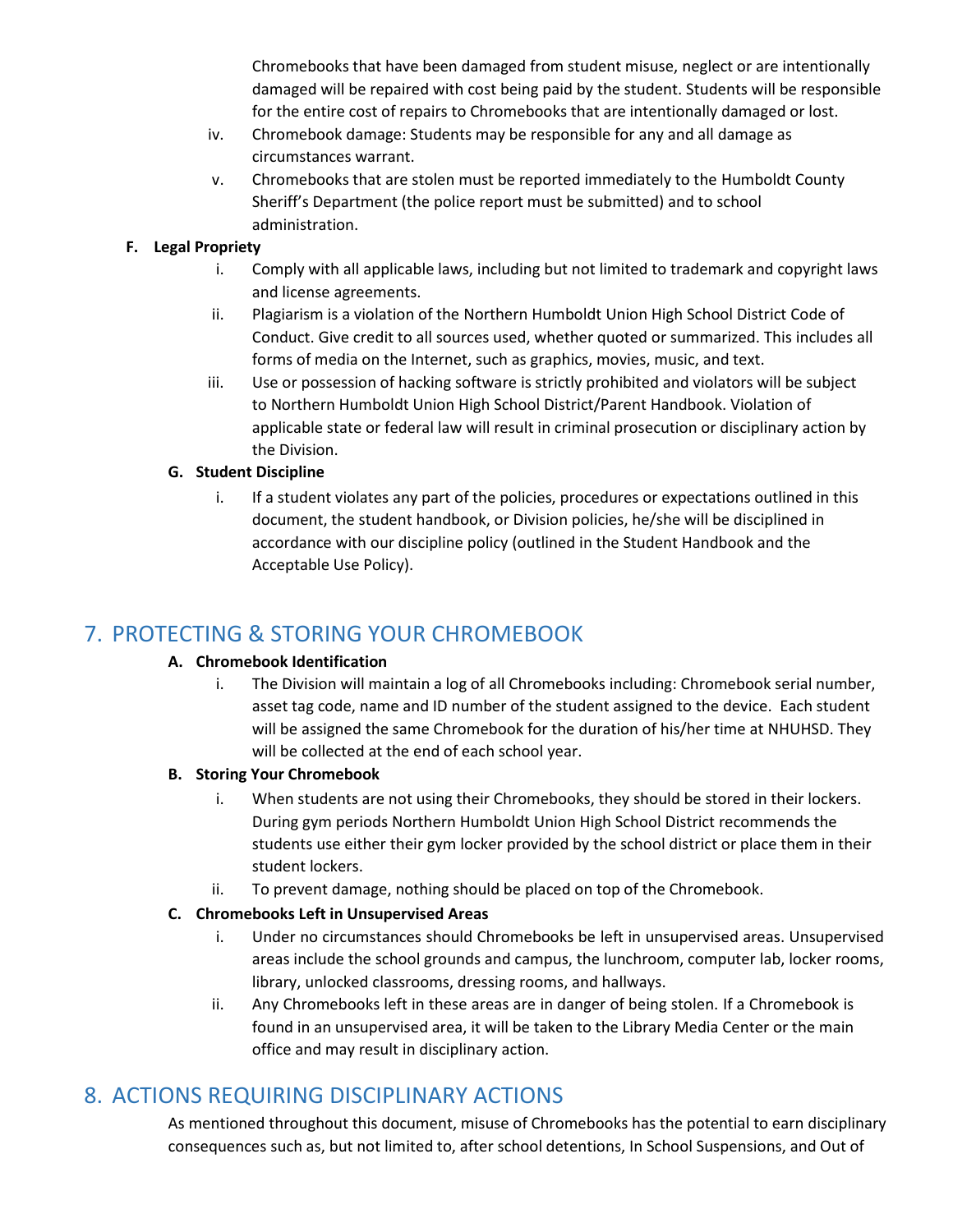School Suspensions.

Examples of conduct warranting disciplinary action include, but are not limited to the following:

- Leaving Chromebook unattended.
- Downloading inappropriate apps and media.
- Deleting school installed settings from a Chromebook.
- Bringing a Chromebook to the gym unless directed by the gym teacher.
- Lack of adequate care for Chromebook and peripherals.
- Resetting Chromebook to factory defaults.
- Placing the Chromebook in developer mode.
- Adjusting setting on someone else's Chromebook.
- Adding a credit/debit card to a Google Account (Google Wallet) to purchase music/videos/unapproved apps.
- Logging in under a personal Google Account to download purchased apps for yourself or another student(s).
- Leaving my Chromebook at home. Lack of preparation for classes.
- Loaning of student devices to other students inside and outside of school.
- Multiple damage instances caused by lack of care for the Chromebook and other peripheral devices.

## 9. DIGITAL CITIZENSHIP

School issued Chromebooks should be used for educational purposes and students are to adhere to the Acceptable Use Policy and all of its corresponding administrative procedures at all times. While working in a digital and collaborative environment, students should always conduct themselves as good digital citizens by adhering to the following:

- 1. **Respect Yourself.** I will show respect for myself through my actions. I will select online names that are appropriate. I will use caution with the information, images and other media that I post online. I will carefully consider what personal information about my life, experiences, or relationships I post. I will not be obscene. I will act with integrity.
- 2. **Protect Yourself.** I will ensure that the information, images, and materials I post online will not put me at risk. I will not publish my personal details, contact details, or a schedule of my activities. I will report any attacks or inappropriate behavior directed at me while online. I will protect passwords, accounts, and resources.
- 3. **Respect Others.** I will show respect to others. I will not use electronic mediums to antagonize, bully, harass, or stalk people. I will show respect for other people in my choice of websites. I will not visit sites that are degrading to others, pornographic, racist, or inappropriate. I will not enter other people's private spaces or areas.
- 4. **Protect Others.** I will protect others by reporting abuse and not forwarding inappropriate materials or communications. I will avoid unacceptable materials and conversations.
- 5. **Respect Intellectual Property.** I will suitably cite all uses of websites, books, media, etc. I will acknowledge all primary sources. I will validate information. I will use and abide by the fair use rules.
- 6. **Protect Intellectual Property.** I will request to use the software and media others produce. I will purchase, license, and register all software or use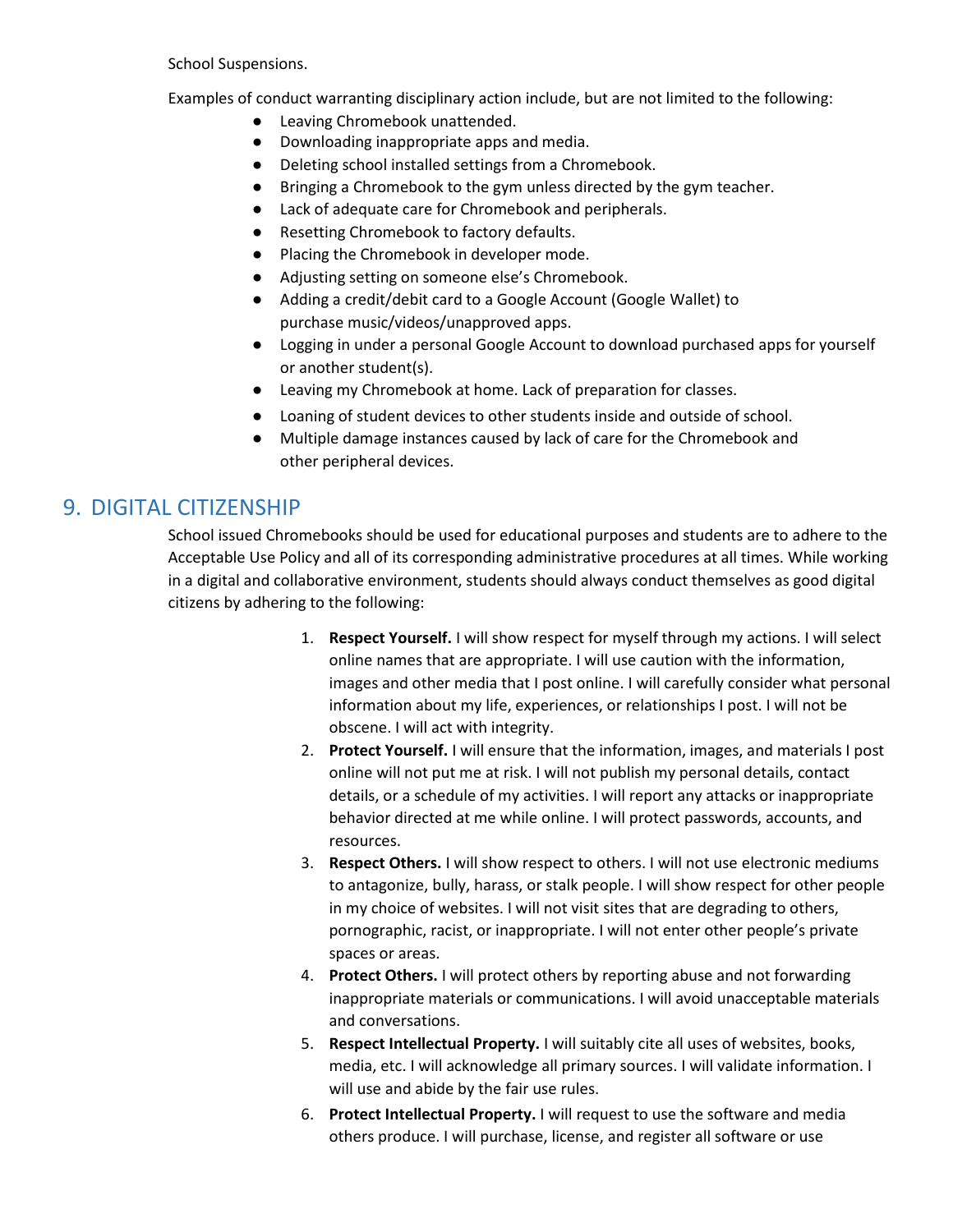available free and open source alternatives rather than pirating software. I will purchase my music and media and refrain from distributing these in a manner that violates their licenses.

## 10. Chromebook Repair Process/Insurance

#### **A. Vendor Warranty**

- i. The equipment vendor has a one year hardware warranty on the Chromebook.
- ii. The vendor warrants the Chromebooks from defects in materials and workmanship.
- iii. This limited warranty covers normal use, mechanical breakdown or faulty construction and will provide normal replacement parts necessary to repair the Chromebook or Chromebook replacement.
- iv. The vendor warranty does not warrant against damage caused by misuse, abuse, accidents or Chromebook viruses/spyware.
- v. Please report all Chromebook problems to your school's Library or technical support staff.

#### **B. Chromebook Technical Support**

- i. ALL REPAIRS must be completed by NHUHSD Tech Staff.
- ii. Your school's Media Specialist will coordinate with our Tech Staff should your Chromebook need repair.
- iii. A replacement Chromebook may be used by students when they leave their Chromebook for repair. Please note that there may be a delay in getting a Chromebook should the school not have enough to distribute.
- iv. Replacement Chromebooks must remain at the school.
- v. Replacement Chromebooks will only be issued for use in school once all costs of replacement have been paid.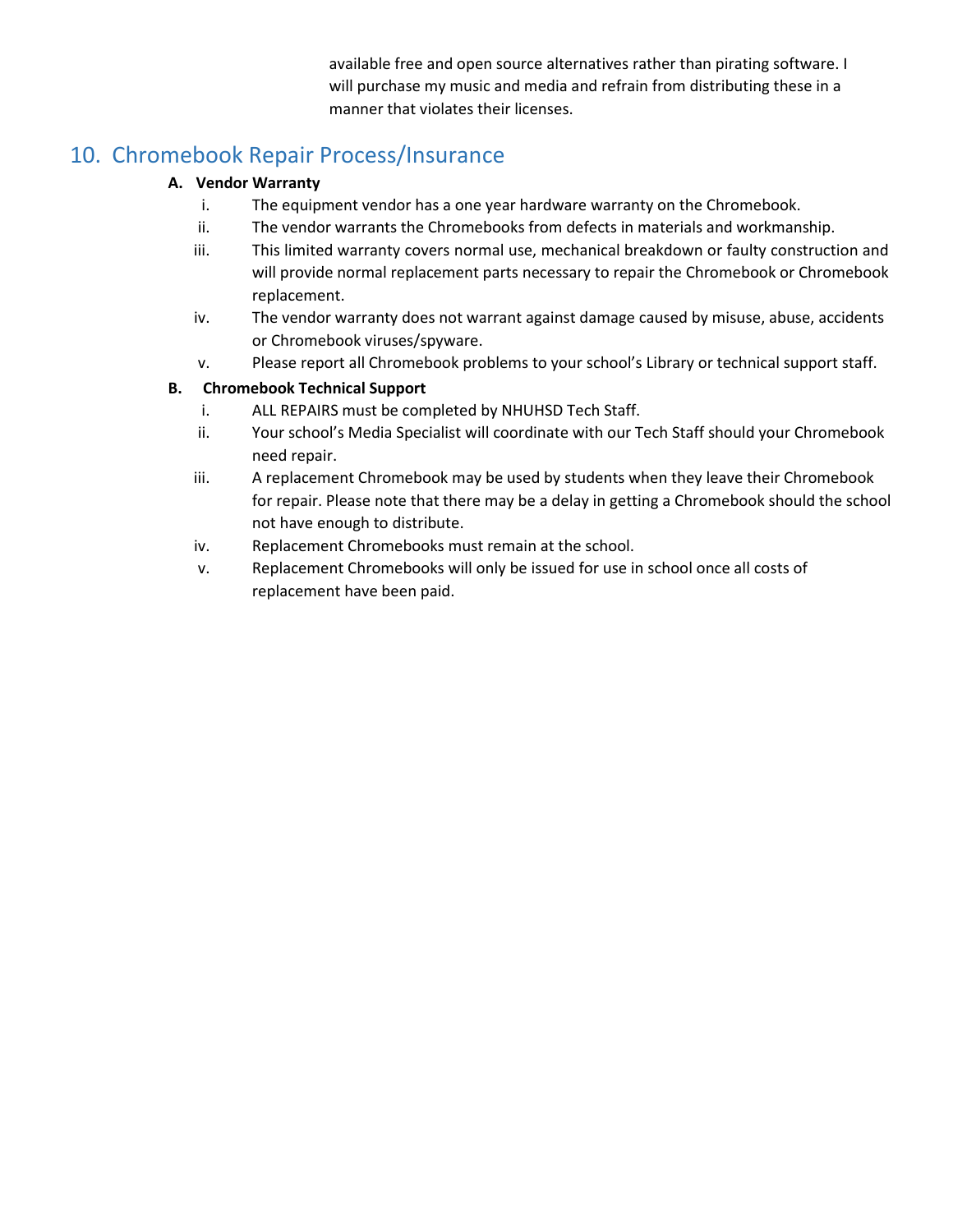## CHROMEBOOK AGREEMENT

Before receipt of the Chromebook, please complete and return the attached Chromebook Use and Expectations and User Agreement and return to your child's school. With the completion of this document, the student and their parent/guardian agree to follow and accept:

- Student Technology Acceptable Use Policy.
- The website and social media guidelines (below).
- The Northern Humboldt Union High School District owns the Chromebook, software, and issued peripherals.
- In no event shall NHUHSD be held liable to any claim of damage, negligence, or breach of duty.
- This handbook may be updated, changed and modified at the sole discretion of the NHUHSD Technology Department & Leadership. Advance notice will be provided if any changes are to occur.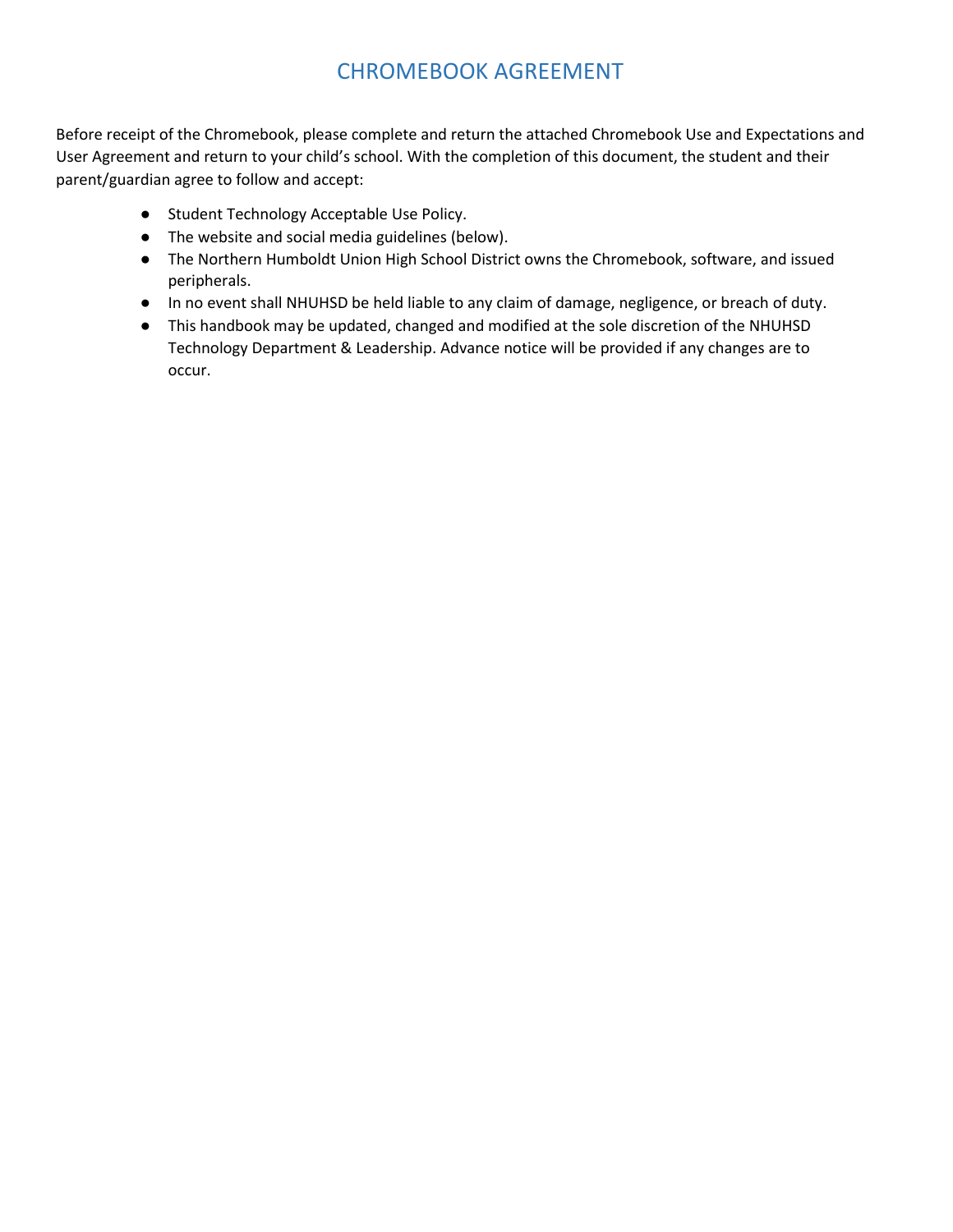## **NHUHSD Bring-Your-Own-Device (BYOD) Policy**

Technology plays a large role in our students' lives. Personal devices can enhance and enrich learning opportunities both at home and at school. NHUHSD is committed to allowing responsible use of personal devices at school so as to provide as many pathways to understanding as possible for our students. If a teacher is using technology in a classroom lesson or activity, all students will be provided access to necessary devices. If you decide to allow your student to bring a personal learning device on campus, it is permitted.

## **General Info**

Access to the NHUHSD wireless network, whether with school-provided or personal devices, is filtered. However, access from personal devices is limited to Internet use only. Students will not have access to any documents that reside on the school network from their personal devices. Students bringing their personal devices will be expected to have Google Chrome installed and a profile linked to their District Google Account so that they can access software used in class.

## **Access to the NHUHSD wireless network is a privilege, not a right.**

Any use of the wireless network entails personal responsibility and compliance with all school rules. The use of the school's network also allows administration to conduct investigations regarding inappropriate Internet use at any time.

## **Guidelines for use**

- Use of personal devices during the school day is at the discretion of teachers and staff. Students must use devices as directed by their teacher.
- The primary purpose, and only purpose, of the use of personal devices at school is educational.
- The use of a personal device is not to be a distraction in any way to teachers or students.
- The use of personal devices falls under the Northern Humboldt Union High School District's Acceptable Use Policy.
- Students will refrain from using personal devices at school outside of their classroom unless otherwise directed by their teacher.
- Students shall make no attempts to circumvent the school's network security and/orfiltering policies. This includes setting up proxies and downloading programs to bypass security.
- Students shall not distribute pictures or video of students or staff without their permission (distribution can be as small as emailing/texting to one other person or as large as posting image or video online)